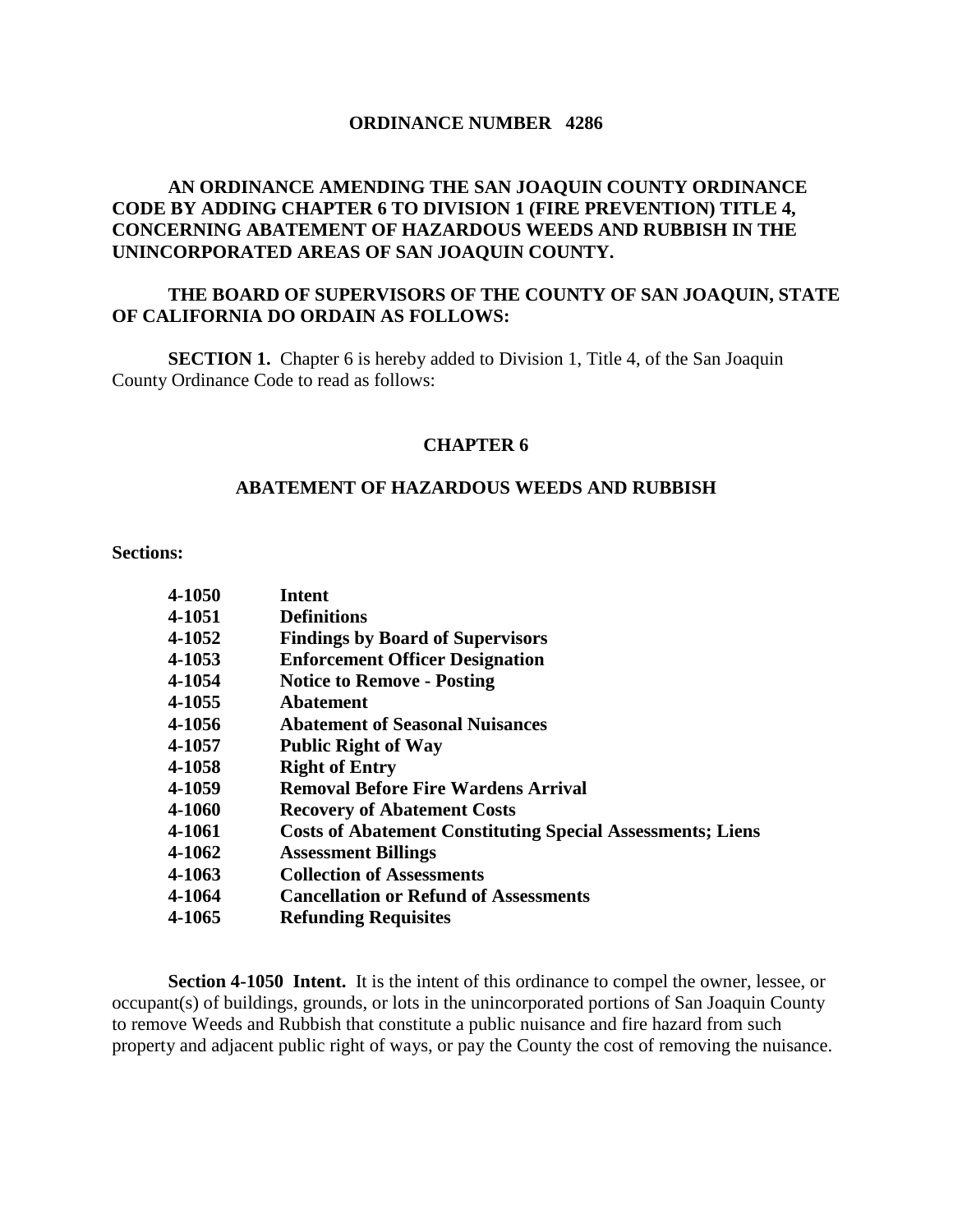**Section 4-1051 Definitions.** For the purpose of this chapter, certain words and phrases are defined and certain provisions shall be construed as set forth herein, unless it is apparent from the context that a different meaning is intended.

- **a) Abate:** To bring entirely down, demolish, put an end to, do away with a nuisance.
- **b) Brush:** Branches from trees, orchard clippings in piles, tree trimmings or other combustible vegetation in a dry state of condition capable of sustaining combustion (fire).
- **c) Combustible Vegetation:** Cut or uncut Brush, Weeds, grass, vines, orchards, vineyards, or other vegetation that when dry become a fire hazard.
- **d) Fire Hazard:** A thing or act which increases or could cause an increase of the hazard or menace of fire to a greater degree than that customarily recognized as normal by persons in the public service regularly engaged in preventing, suppressing, or extinguishing fire or any act which could obstruct, delay, hinder, or interfere with the operations of the fire department or the egress of occupants in the event of fire.
- **e) Lot:** Lot means a designated parcel, tract, or area of land established by plat, subdivision, or as otherwise permitted by law, to be used, developed or built upon.
- **f) Public Right of Way:** Public way is any street, alley, or similar parcel of land essentially unobstructed from the ground to the sky that is deeded, dedicated, or otherwise permanently appropriated to the public for public use, including sidewalks, planters, drainage ditches or other strips of public land fronting or adjoining a private parcel of land.
- **g) Rubbish:** Magazines; books; trimmings from lawns, trees or flower gardens; pasteboard or cardboard boxes; rags; straw; sawdust; packing material; shavings; wood boxes; scrap lumber; and refuse that will ignite through contact with flames of ordinary temperatures.
- **h) Weeds:** Weeds as used in this ordinance, means vegetation and or Combustible Vegetation growing upon lots, private or public, improved or unimproved, and the adjoining public right of way in the unincorporated portions of San Joaquin County, including any fire protection district, and includes any of the following:
	- 1. Vegetation which bear seeds of a downy or wingy nature.
	- 2. Tumbleweeds, sagebrush, chaparral, and any other brush or vegetation which attain such large growth as to become, when dry, a fire menace to adjacent property or the property upon which the Weeds exist.
	- 3. Vegetation which is noxious or dangerous.
	- 4. Dry grass, stubble, brush, litter, or other flammable material which endangers the public safety by creating a fire hazard.

 **Section 4-1052 Findings by the Board of Supervisors.** The San Joaquin County Board of Supervisors hereby finds that Weeds and Rubbish, as defined in this chapter, on lots or parcels, or the public right of way within the unincorporated portions of the county, including any fire protection district, constitute a public nuisance and are a fire hazard and may be abated as provided by this ordinance.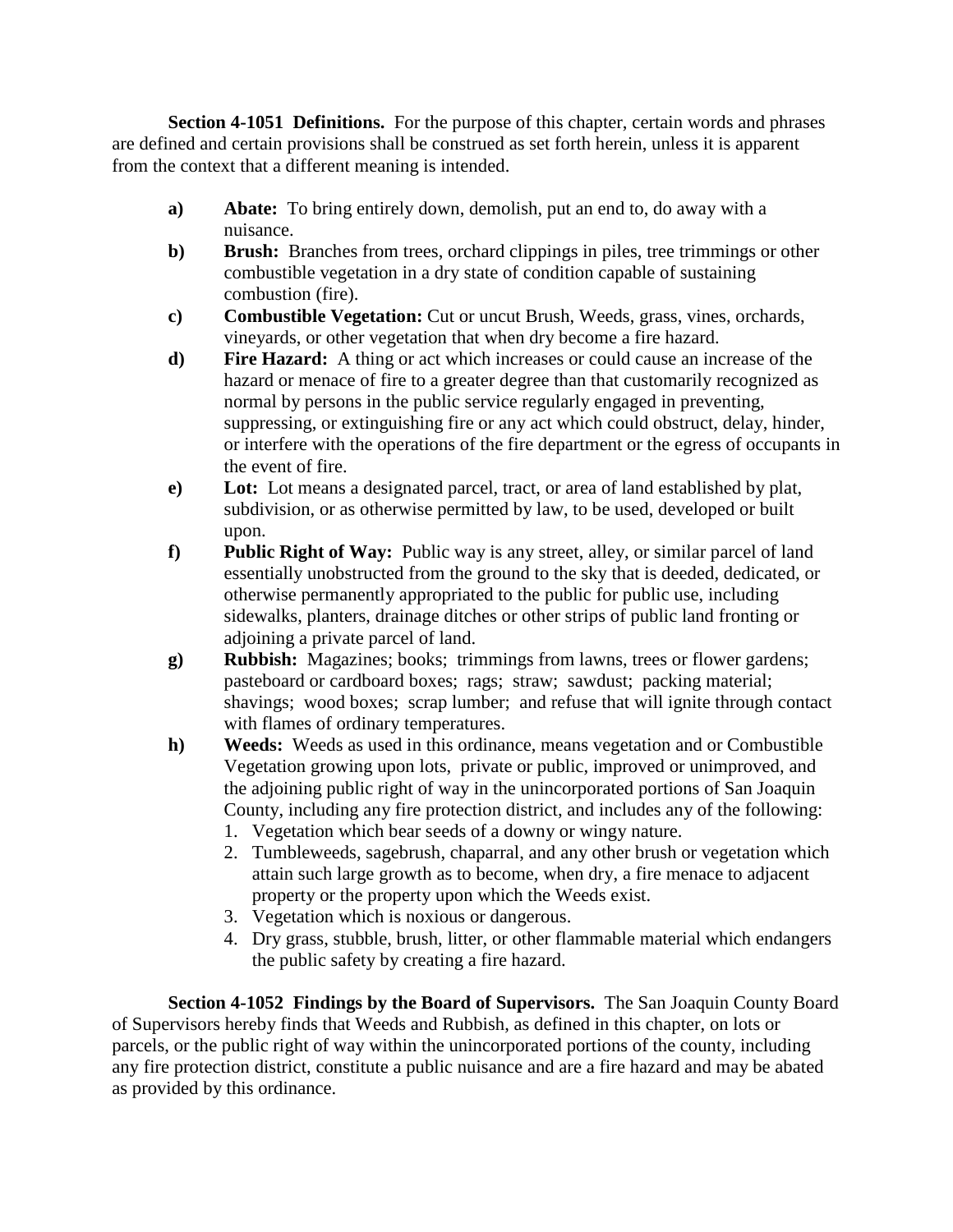**Section 4-1053 Enforcement Officer Designation.** The San Joaquin County Board of Supervisors shall designate the Fire Warden as the officer responsible for the administration and enforcement of the provisions of this ordinance. The Fire Warden is the Director of Community Development Department and may appoint deputies to assist in the enforcement of said ordinance and such deputies shall include the chief of all fire districts, and their authorized representatives within the unincorporated portions of San Joaquin County.

**Section 4-1054 Notice to Remove - Posting.** If and when it shall be determined by the Fire Warden, and or such deputies as described in section 4-1053, that Weeds or Rubbish constituting a public nuisance or a fire hazard exist on a lot, a "Notice to Abate Weeds and Rubbish" shall be sent and such notice shall include the possibility of abatement by the County if compliance is not met within the guidelines set forth in this ordinance.

- **a) Heading** The notices shall be headed "NOTICE TO ABATE WEEDS AND RUBBISH" in words not less than one inch in height.
- **b) Form** The notice shall be substantially in the following form:

## NOTICE TO ABATE WEEDS AND RUBBISH

San Joaquin County Ordinance number\_\_\_\_\_\_\_ states that Weeds or Rubbish, as defined herein, constitute a public nuisance and fire hazard, and the existence of which is a violation of said Ordinance. Weeds or Rubbish violating the ordinance have been found on Assessor Parcel Number Street Address, Street Address, or in the public right of way adjacent to the property, and must be abated; otherwise the nuisance will be abated by county authorities, in which case the cost of the removal from your lot(s) and the adjacent public right of way, including administrative charges, will constitute a lien upon your lots or lands until paid. You are hereby notified that if you wish to contest this Notice To Abate Weeds and Rubbish you must file a written protest with the Fire Warden at 1810 E. Hazelton Ave., Stockton California 95205- 6232 within fourteen (14) days of the date of this notice. The protest should specify the address or description of the property, the reasons for objection and the name, address and phone number and status (owner, manager, tenant, lessee or other) of the person making the objection. If a written protest is not received by (date) the Fire Warden shall order the weeds or rubbish abated by the County or its agents. Dated this \_\_\_\_\_\_\_\_\_day of \_\_\_\_\_\_, 20\_\_\_.

Fire Warden, San Joaquin County, by the authority of Ordinance no

- **c) Mailing of Notice:** Notice in the form required in b) above shall be mailed to the property owners as their names and addresses appear from the last equalized assessment roll, or as they are known to the San Joaquin County Assessor's Office.
- **d) Alternative to Mailing:** If said Notice To Abate is determined to be undeliverable by means of regular or certified mail service, the notice shall be posted on the property to be abated.
- **e) Place of Posting:** The notices shall be conspicuously posted in front of the property on which the nuisance exists. If the property has no frontage upon any street, highway, or road, then the notice shall be posted upon the portion of the property nearest to the street, highway or road, or location most likely to give actual notice to the owner.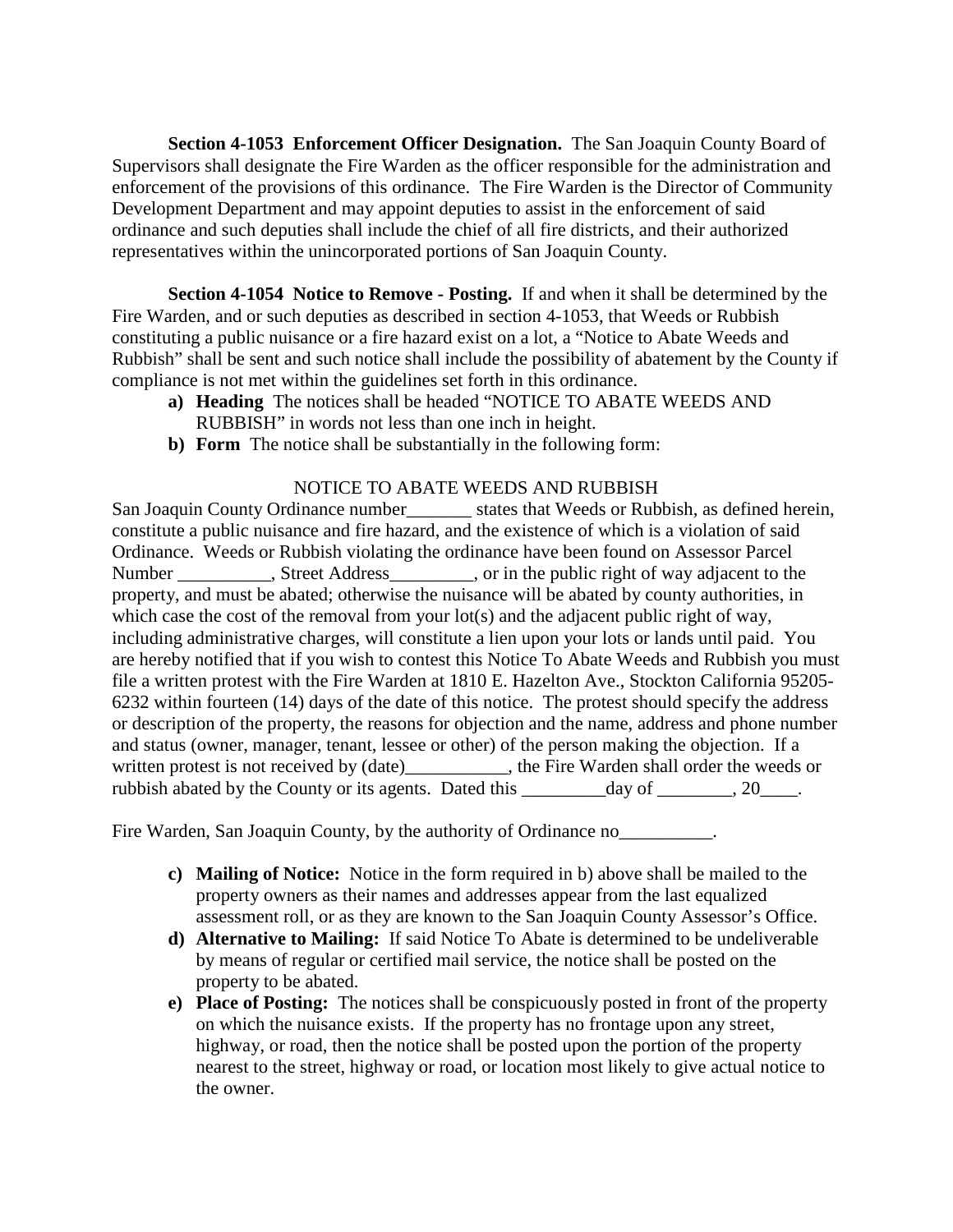- **f) Manner of Posting** The notices shall be posted not more than one hundred feet in distance apart, but at least one notice shall be posted on each lot or parcel.
- **g) Failure to Receive Notice:** Failure of the owner to receive such notice shall not affect the power of the County or any of its officers or agents to proceed as provided in this chapter, nor affect the validity of lien provided for under this chapter.

**Section 4-1055 Abatement:** If a protest is filed, the Fire Warden, or designated representative, shall hear the case and determine whether the abatement of the Weeds or Rubbish should be waived. If the property owner has not responded to the notice, has not requested a hearing to protest the removal of the Weeds or Rubbish, and the Weeds or Rubbish have not been abated, the Fire Warden, after determining that the notification requirements of this ordinance have been satisfied, shall order the abatement of the Weeds or Rubbish by the County or its agents.

**Section 4-1056 Abatement of Seasonal Nuisances:** In the case of a lot containing Weeds or Rubbish where abatement has occurred in previous years, and the Weeds or Rubbish are seasonal or recurring, it shall be the decision of the Fire Warden to declare the lot a seasonal public nuisance and the Weeds or Rubbish shall be abated thereafter without the necessity of further hearing. It shall be sufficient to mail a postcard notice to the owners of the property as they and their addresses appear upon the current assessment roll. The notice shall refer to and describe the property and shall state that Weeds or Rubbish of a seasonal and recurrent nature are growing on or in front of the property, and that the same constitute a public nuisance which must be removed, and if the owner fails to remove the Weeds or Rubbish, the nuisance will be abated by the county authorities, in which case the cost of such removal shall be assessed upon the lot and that such cost will constitute a lien upon such lots or lands until paid.

**Section 4-1057 Public Right of Way Abatement:** In the case of abatement occurring on a private lot, adjoining public right of ways containing Weeds or Rubbish shall also be abated. In those instances, the owner, lessee or occupant will be billed for the cost of abating the property and the adjacent right of way.

**Section 4-1058 Right of Entry:** The Fire Warden, and the assistants, deputies, employees, or contracting agents or other representatives may enter upon private property for the purpose of removing the Weeds or Rubbish. If entry to abate the condition is denied by the property owner or the situation becomes confrontational, the Fire Warden may obtain the services of the San Joaquin County Sheriff to secure access to the property so the abatement of the Weeds or Rubbish can occur.

**Section 4-1059 Removal before Fire Wardens arrival:** At any time before removal of the nuisance by the Fire Warden or its agents, a property owner may remove the Weeds at his or her own expense. In that case, the assessment and lien shall be limited to the costs incurred by the responsible agency in enforcing abatement upon the parcel, including investigation, boundary determination, measurement, clerical, and other related costs.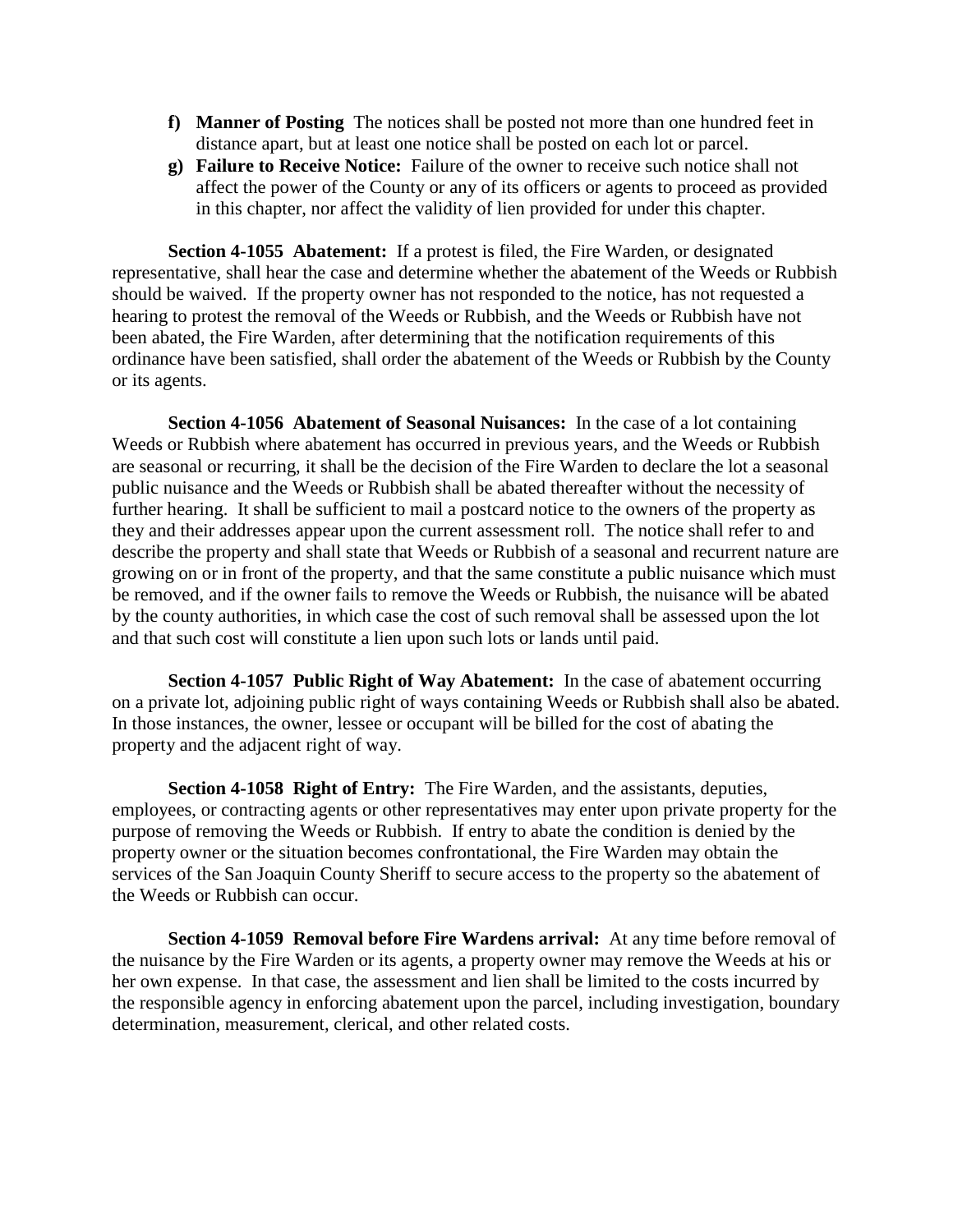**Section 4-1060 Recovery of Abatement Costs:** The County shall be reimbursed for all time, material, contracting agent's costs, and any other costs necessary to abate Weeds and Rubbish per this ordinance.

- **a) Statement of Expense.** A statement of expense shall be developed by the Fire Warden. The Statement of Expense shall be an itemized statement explaining all costs incurred by the County in abating the Weeds or Rubbish. The Statement of expense shall be mailed to the property owner as their names and addresses appear from the last equalized assessment roll, with a demand of payment within thirty (30) calendar days of the date of the statement was mailed. The Statement of Expense shall advise the owner that he may pay the expenses or that he may request, in writing, a hearing to dispute the costs of abatement set forth in the Statement of Expense. The written request for a hearing must be received by the Fire Warden, at 1810 E. Hazelton Ave., Stockton, CA 95202-6232, within thirty (30) calendar days of the date the statement was mailed.
- **b) Office Hearing:** The hearing will be conducted by an official designated by the Fire Warden. The official shall give written notice of the date, time, and place of the hearing on the Statement of Expense. The hearing notice shall be sent to the owner by registered or certified mail. At the hearing, the official may approve, modify, or reject the Statement of Expense. The existence of a violation of this title shall not be considered at the hearing, only the amount of costs due to the County shall be considered. The hearing official's written decision shall be sent to the owner, by registered or certified mail, within five (5) calendar days of the hearing. The written decision shall advise the owner that he must pay the amount determined by the hearing official to be due within fifteen (15) days from the date the written decision was mailed. The written decision shall also advise the owner that he may appeal the decision to the Board of Supervisors by filing a written notice of appeal with the Clerk of the Board within fifteen (15) days of the date that the decision was mailed.
- **c) Board Resolution.** If the owner does not pay the amount due, request a hearing within the time specified, does not pay the amount due after a hearing, or appeal the matter to the Board of Supervisors, the Fire Warden shall request placement of a resolution on the consent calendar of the Board of Supervisors approving the amount due under the Statement of Expense or under the written decision of the hearing official. The resolution shall direct the Auditor to cause a special assessment to be placed on the subject property. Said assessment shall have the same priority as other taxes. A notice of release shall not be recorded with the office of the County Recorder until all assessments for the cost of abatement are paid. When the assessment in question is collected, it shall be credited to the Community Development Department.

#### **d) Appeal to Board of Supervisors.**

**1.** If the owner does not agree with the decision of the hearing official, he may file a written appeal to have the matter heard before the Board of Supervisors. Such written appeal must be filed with the Clerk of the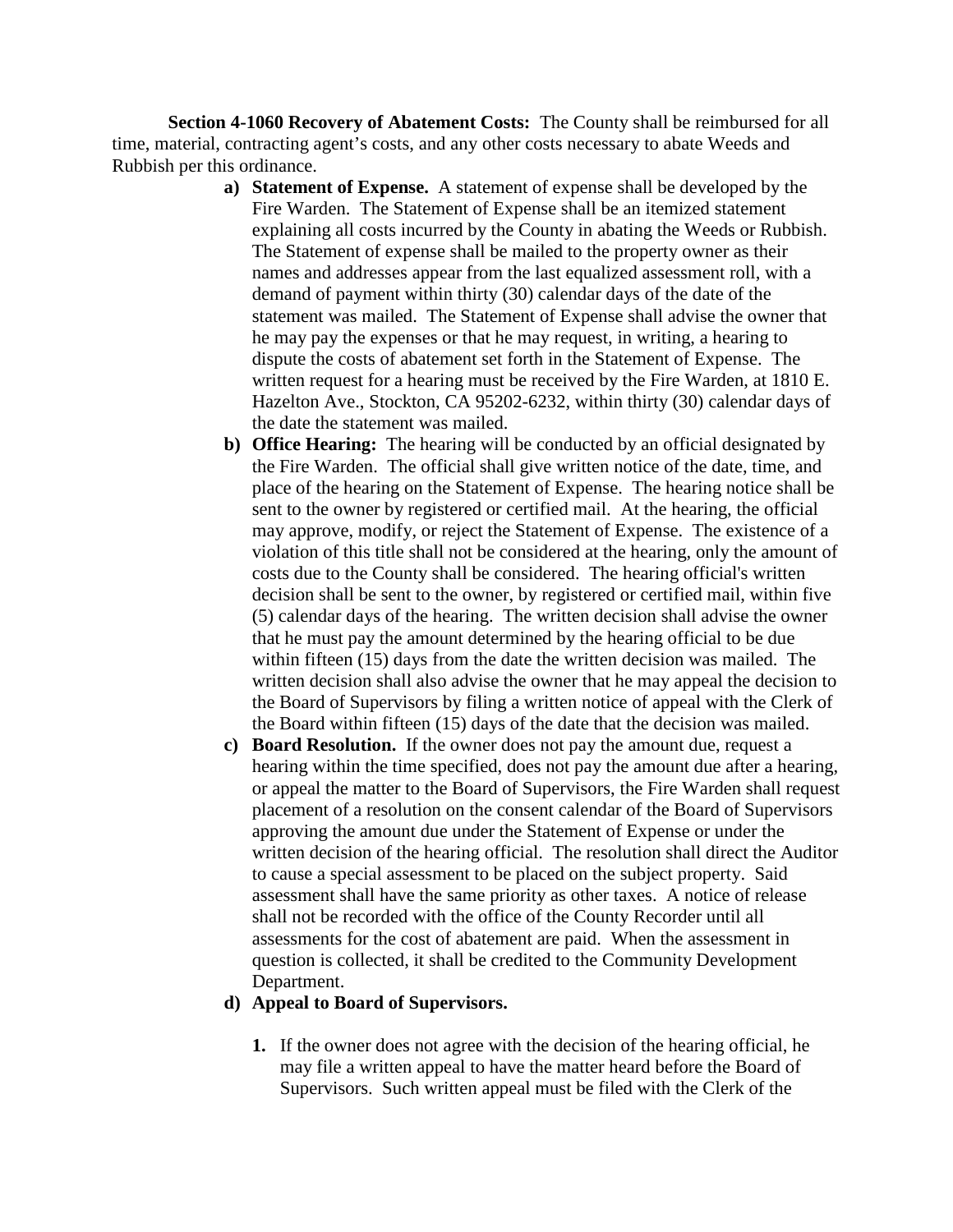Board within fifteen (15) calendar days from the date the decision of the hearing official was mailed. The only issue on appeal shall be the amount of costs due to the County. The existence or nonexistence of a violation shall not be an issue. The Board of Supervisors may, by resolution approve, modify, or reject the Statement of Expense. Any amount determined by the Board of Supervisors to be due under the Statement of Expense must be paid within fifteen (15) days from the date a copy of the Board's resolution is mailed to the owner.

**2.** If complete payment is received within the time specified, the claim for reimbursement shall be satisfied. However, if complete payment is not made within the time specified, a copy of the resolution, and the Statement of Expense, shall be forwarded to the Auditor of San Joaquin County. The Auditor shall cause a special assessment to be placed on the affected parcel. Said assessment shall have the same priority as other taxes. A Notice of Release shall not be recorded in the office of the County Recorder until all assessments for the cost of abatement are paid. When the assessment in question is collected, it shall be credited to the Community Development Department.

**Section 4-1061 Costs of Abatement Constituting Special Assessments; Liens:** The amount of the costs for abating the nuisance on the lot and in the public right of way adjacent to the lot, and the costs incurred by the responsible agency in enforcing abatement upon the lot, including investigation, boundary determination, measurement, notification, clerical, administration and any other costs shall constitute special assessments against the lot, and or respective parcels of land and are a lien on the property(s) for the amount of the respective assessments.

**Section 4-1062 Assessment Billings:** The Tax Collector shall include the amount of the assessment on bills for taxes levied against the respective lots and parcels of land.

**Section 4-1063 Collection of Assessments:** The amounts of the assessments shall be collected at the same time and in the same manner as county taxes are collected, and are subject to the same penalties and the same procedure and sale in case of delinquency as provided for ordinary county taxes.

# **Section 4-1064 Cancellation or Refund of Assessment: If a special assessment, penalty or cost was entered, charged, or paid:**

- a) More than once;
- b) Through clerical error;
- c) Through the error or mistake of the board of supervisors or of the officer, board or commission designated to give notice or to order abatement of the nuisance, in respect to any material fact, including the case where the cost report rendered and confirmed as hereinbefore provided shows the county abated the Weeds or Rubbish but such is not the actual fact;
- d) Illegally; or